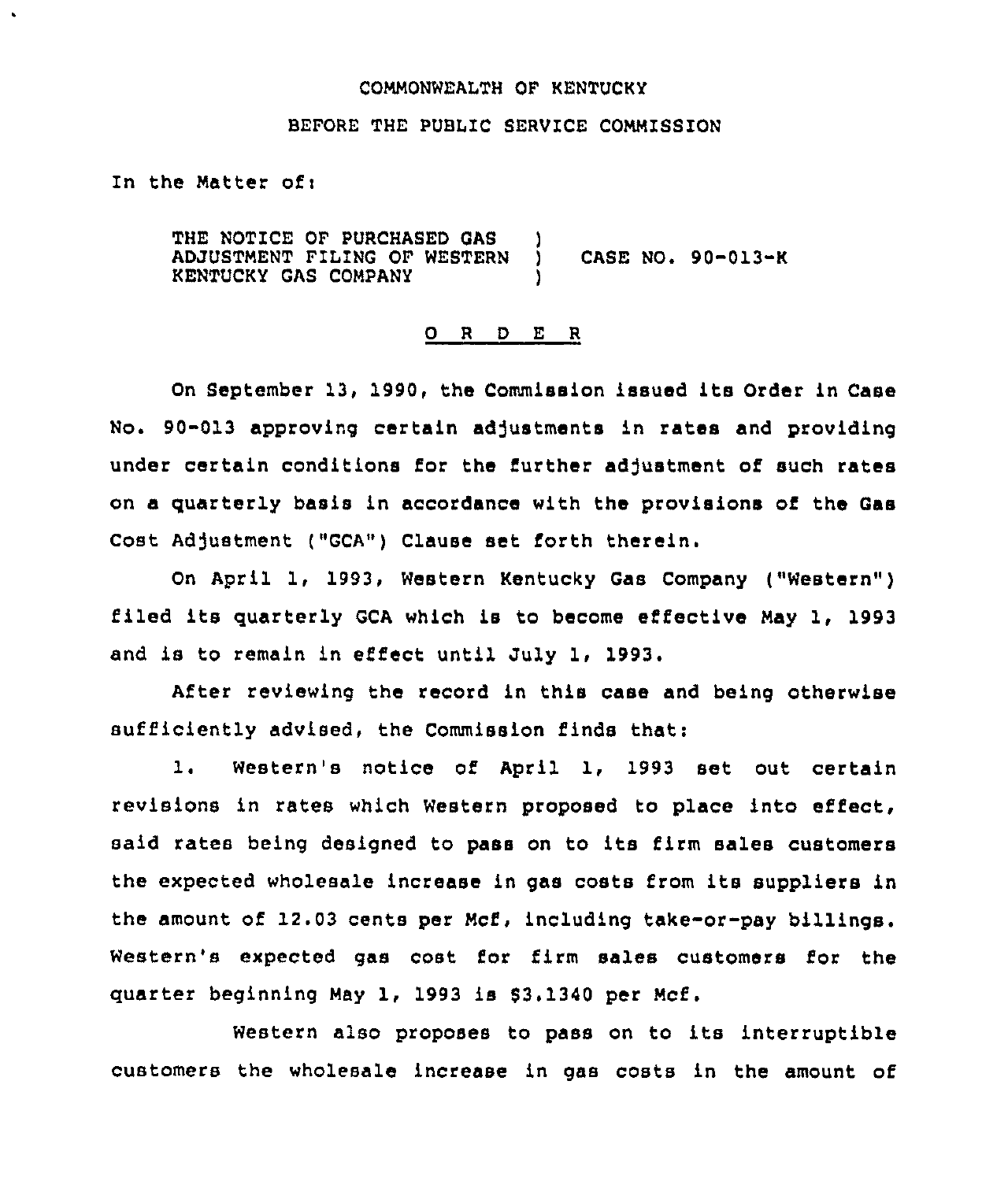11.50 cents per Ncf, including take-or-pay billings. Western's expected gas cost for interruptible sales customers for the quarter beginning May 1, 1993 is  $$2.8606$  per Mcf.

2. Western's notice set out a total refund adjustment for sales customers in the amount of 9.18 cents per Mcf which is comprised of a current quarter adjustment of 8.73 cents per Mcf and carry-overs from previous refunds. Western's notice also set out a refund adjustment for transportation customers in the amount of 1.17 cents per Mcf,

3. Western's notice set out a current quarter actual adjustment in the amount of ( 15.65) cents per Mcf to compensate for over-recovery ot gas cost by the Company through the operation of its gas cost recovery procedure during the months of November and December 1992 and January 1993, The total actual adjustment for sales customers is (.86) cents per Mcf, and is designed to correct the current over-recovery as well as under- and over-collections from three previous quarters.

4. Western's notice set out a balance adjustment for sales customers in the amount of ,14 cents per Mcf, which replaces the previous adjustment of (.68) cents per Mcf. This balance adjustment compensates for under-collections which occurred as a result of previous actual and balance adjustments.

5. Western proposed <sup>a</sup> GCA of (\$ .3994) per Mcf for firm sales customers and (\$.4155) per Mcf for interruptible sales customers, which represents the combined effect of the supplier increase, and the refund, actual, and balancing adjustments.

 $-2-$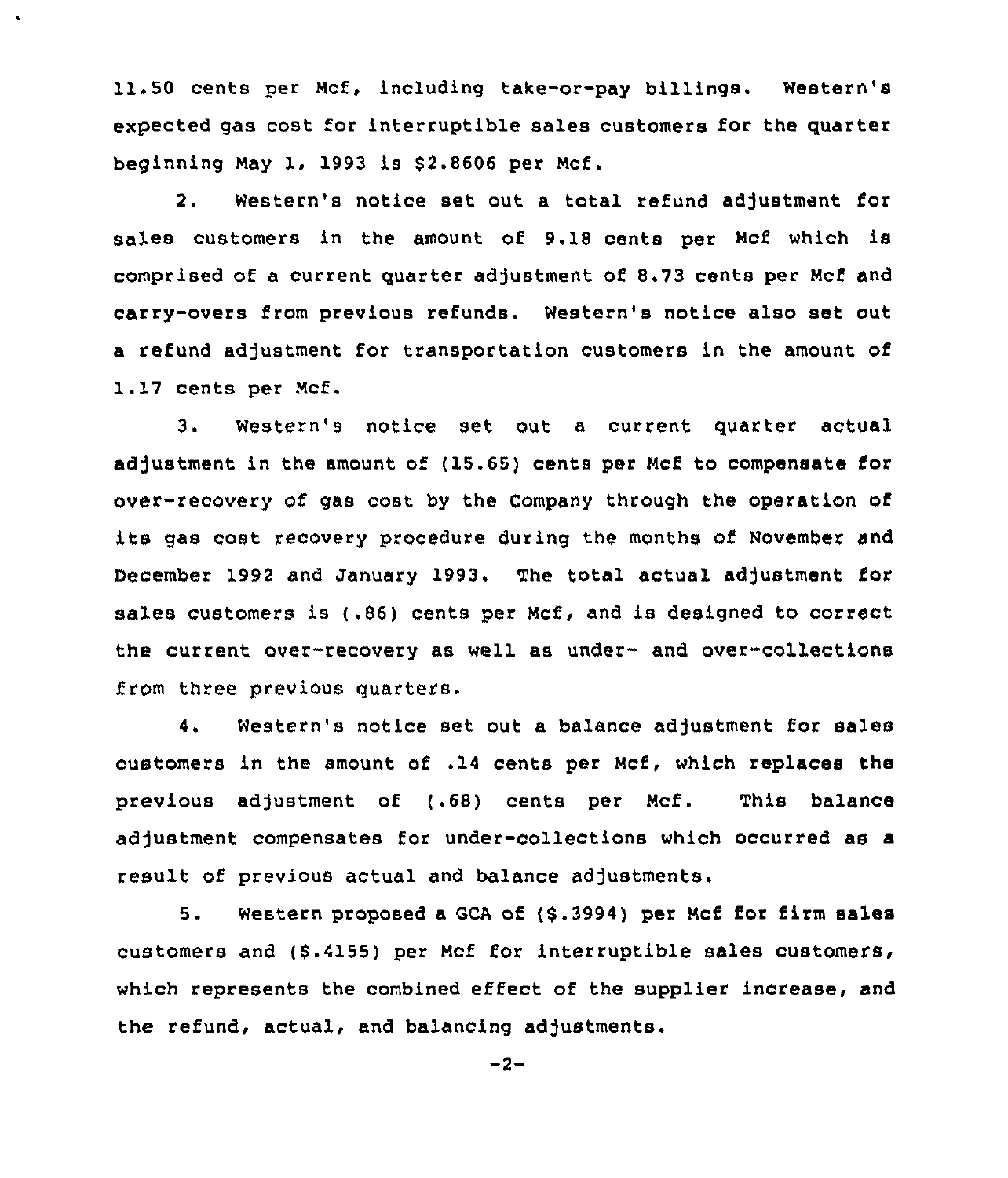6. Western's adjustment in rates under the provisions approved by the Commission in its Order in Case No. 90-013 dated September 13, 1990 is fair, just, and reasonable, in the public interest, and should be effective with final meter readings on and after Nay 1, 1993.

7. Western's filing of April 1, 1993 included supplementary information concerning its actual adjustment for which it requested confidentiality. This information discloses the actual price being paid by Western to individual marketing companies and other suppliers of gas. Publication of such information is likely to cause competitive injury to Western and should be protected.

IT IS THEREFORE ORDERED that:

1. The rates in the Appendix to this Order, attached hereto and incorporated herein, are fair, just, and reasonable and are approved effective with final meter readings on and after Nay 1, 1993.

2. Within 30 days of the date of this Order, Western shall file with this Commission its revised tariffs setting out the rates authorized herein.

3. The detail sheet contained in Exhibit D, which Western has petitioned to be withheld from public disclosure, shall be held and retained by this Commission as confidential and shall not be open for public inspection.

 $-3-$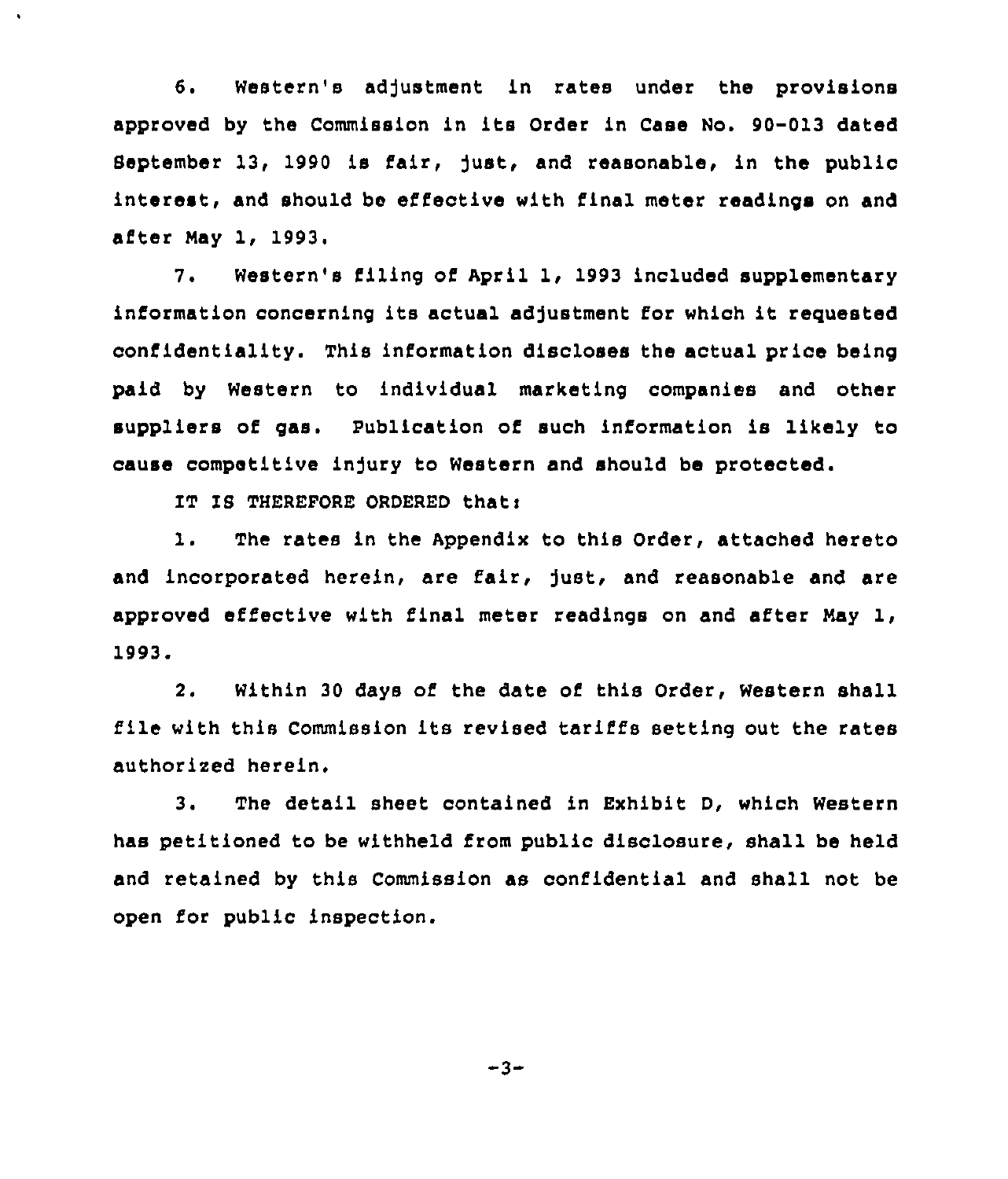Done at Frankfort, Kentucky, this 29th day of April, 1993.

PUBLIC SERVICE COMMISSION

أح ylan hu irman

/ <u> durc</u>

airman

Cok

ATTEST:

 $\ddot{\phantom{a}}$ 

Do Mils

Executive Director